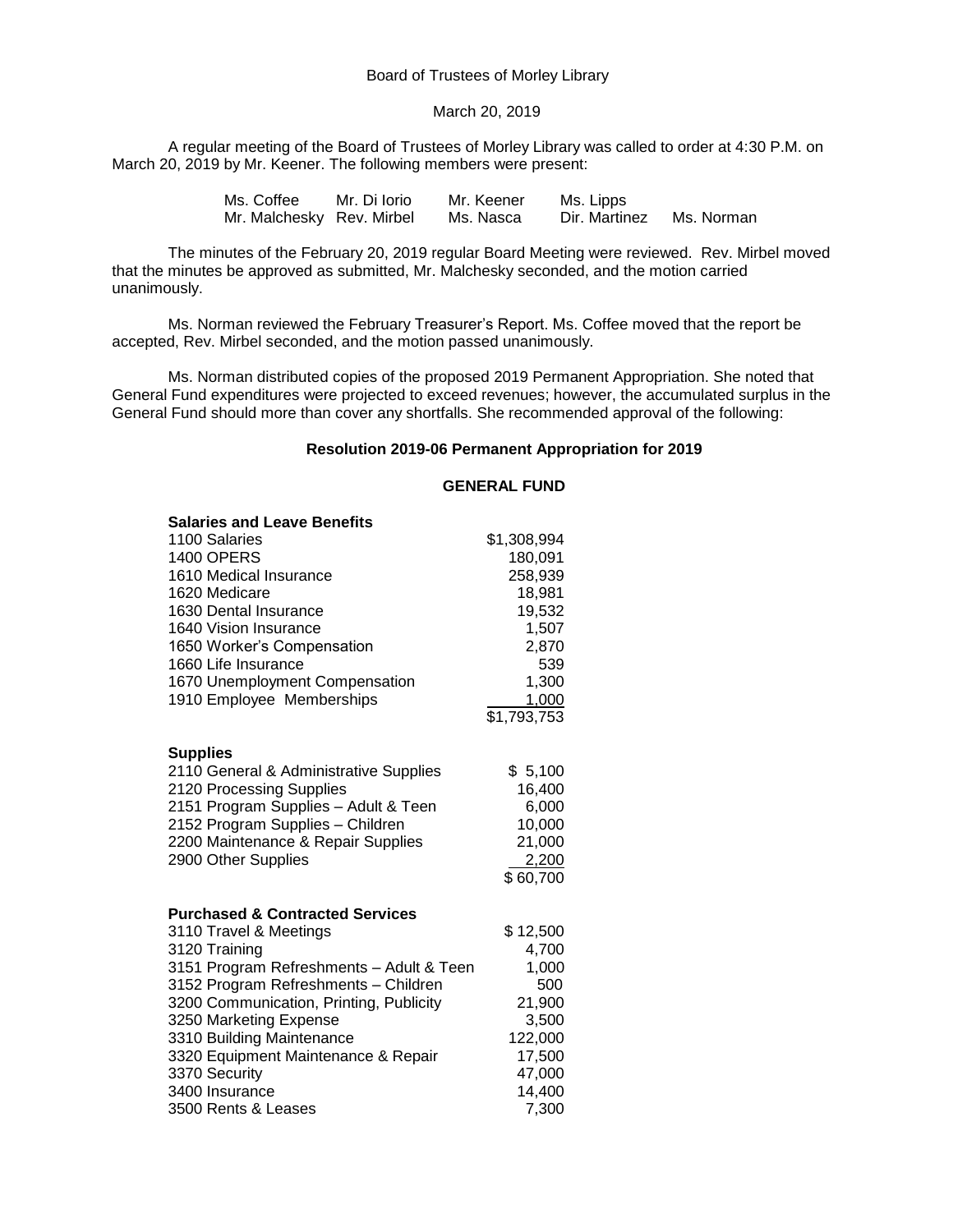| 3600 Utilities<br>3700 Professional Services<br>3751 Program Services - Adult & Teen<br>3752 Program Services - Children<br>3800 Library Material Control Services | 160,000<br>42,200<br>5,000<br>3,000<br>102,500<br>\$565,000 |
|--------------------------------------------------------------------------------------------------------------------------------------------------------------------|-------------------------------------------------------------|
| <b>Library Materials &amp; Information</b>                                                                                                                         |                                                             |
| 4100 Books & Pamphlets                                                                                                                                             | \$185,200                                                   |
| 4110 E Books                                                                                                                                                       | 20,000                                                      |
| 4200 Periodicals                                                                                                                                                   | 16,700                                                      |
| 4210 E Periodicals                                                                                                                                                 | 5,800                                                       |
| 4320 AV - Music CDs                                                                                                                                                | 9,500                                                       |
| 4321 AV - Digital Music                                                                                                                                            | 1,500                                                       |
| 4330 AV - Audiobooks                                                                                                                                               | 13,500                                                      |
| 4332 AV - Digital Audiobooks                                                                                                                                       | 12,000                                                      |
| 4360 AV - DVDs                                                                                                                                                     | 42,000                                                      |
| 4361 AV - Digital DVDs                                                                                                                                             | 3,000                                                       |
| 4362 AV - Digital TV Series                                                                                                                                        | 2,000                                                       |
| 4380 AV - Video Games                                                                                                                                              | 15,000                                                      |
| 4510 Data Bases                                                                                                                                                    | 32,600                                                      |
| 4900 Other Library Materials<br>4910 Hot Spots - Hardware                                                                                                          | 1,500<br>150                                                |
| 4920 Hot Spots - Data Packages                                                                                                                                     | 3,600                                                       |
|                                                                                                                                                                    | \$364,050                                                   |
|                                                                                                                                                                    |                                                             |
| <b>Capital Outlay</b>                                                                                                                                              |                                                             |
| 5510 Furniture & Equipment                                                                                                                                         | \$14,800                                                    |
| 5520 Software                                                                                                                                                      | 5,300                                                       |
|                                                                                                                                                                    | \$20,100                                                    |
| <b>Other Objects</b>                                                                                                                                               |                                                             |
| 7100 Dues & Memberships                                                                                                                                            | \$12,000                                                    |
| 7200 Taxes & Assessments                                                                                                                                           | 520                                                         |
| 7500 Refunds & Reimbursements                                                                                                                                      | 150                                                         |
|                                                                                                                                                                    | \$12,670                                                    |
| <b>Contingency</b>                                                                                                                                                 |                                                             |
| 8900 Contingency                                                                                                                                                   | \$70,000                                                    |
|                                                                                                                                                                    |                                                             |
| <b>TOTAL GENERAL FUND</b>                                                                                                                                          | \$2,886,273                                                 |
|                                                                                                                                                                    |                                                             |

# **SPECIAL PROJECTS FUND**

| 3110 Travel & Meeting Expense | 1.500 |
|-------------------------------|-------|
| 3200 Communications           | 3.000 |
| 3500 Rentals                  | 2.100 |
| 3700 Professional Services    | 8.000 |

# **TOTAL SPECIAL PROJECTS FUND \$ 14,600**

## **DEBT SERVICE FUND**

| 3700 Professional Services   | \$10,000 |
|------------------------------|----------|
| 6100 Redemption of Principle | 860,000  |
| 6200 Interest Expense        | 44,550   |
|                              |          |

# **TOTAL DEBT SERVICE FUND \$914,550**